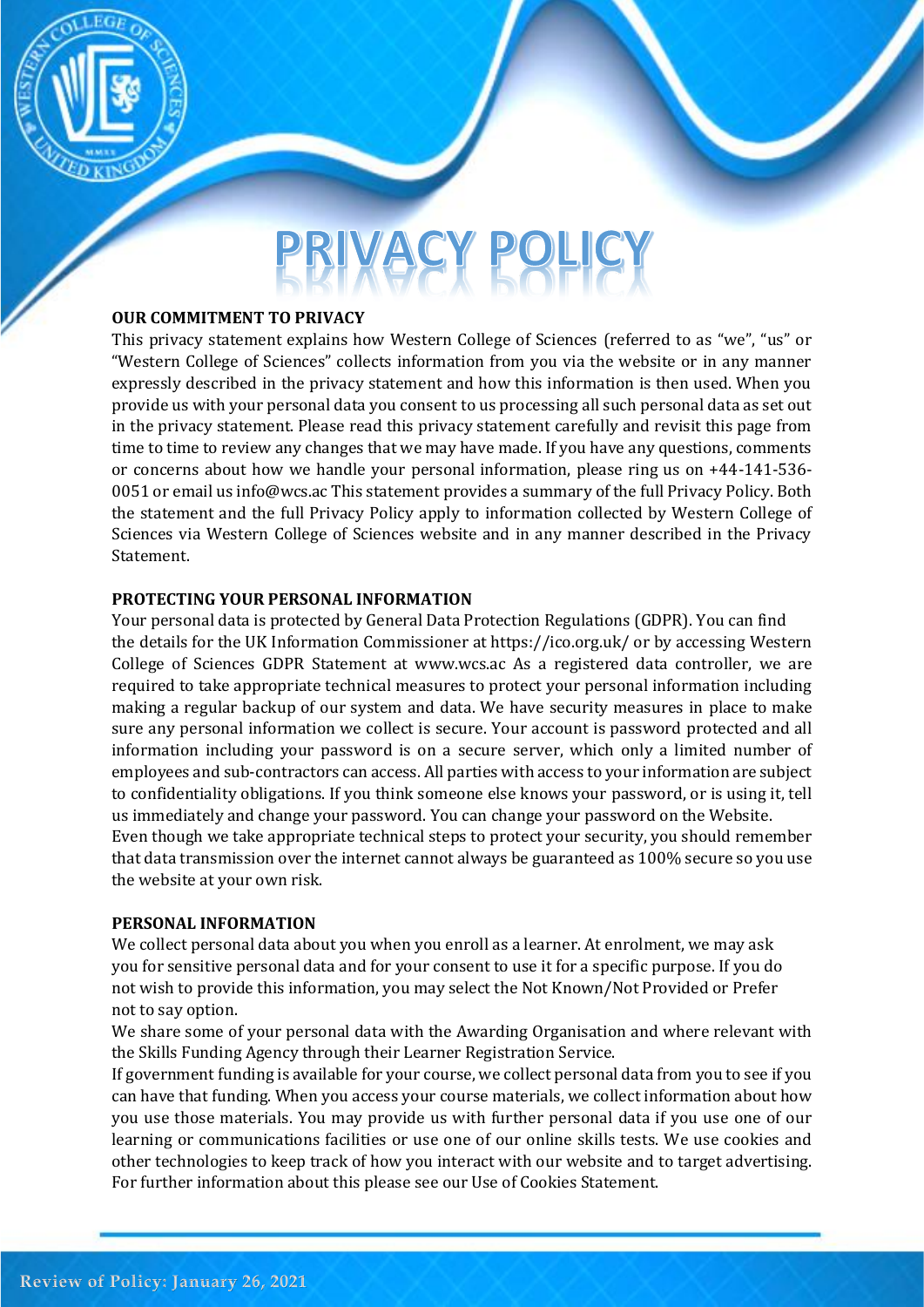

# **PURPOSES AND DISCLOSURES**

We use your personal information to deal with your queries, to provide you with the services you request, to determine whether you are eligible for government funding (if available), customer feedback and for general statistics and research.

Depending on the preferences indicated by you:

# **PRIVACY POLICY**

- We may use your personal data to contact you about developments and offers.
- Western College of Sciences may disclose your personal data to your sponsor, if you are being sponsored by your employer or by a trade organisation or other group.
- we may disclose your information to certain government agencies in connection with the funding of your course.

Following registration and enrolment, either in a Western College of Sciences Approved Centre or online, all of our approved service providers will have access to your name, date of birth, address, username, learner reference number and details of which Western College of Sciences courses you have enrolled on in the past. You can request that:

- Your details not be used for marketing purposes;
- We provide you with a copy of the information we hold about you (we may charge you a small fee);
- We correct inaccuracies in your information.

You may also turn cookies off in your browser. However, if you do so, you may not be able to use certain features on the website.

The information we collect during registration or enrolment when you register with us, you (or the person registering for you) must tell us:

- Your full name
- Email address
- Your date of birth (security question)
- In which region of the UK you are based
- Where you heard about us.

We also ask for your company name but you do not have to provide this information if you do not wish to. Following registration via the Website, we, or our Agents (where you have been introduced to the Website via an Agent or Reseller), may request additional personal data from you in order to further support your learning. You do not have to provide this information, but if you do not, you may not get the most out of your learning. The information we collect when you access Course Materials, we collect information about how you use Course Materials to monitor your learning and improve our users' learning experience. You may also provide personal data through:

- Calls to our Helplines;
- Letters and E-mails;
- Online Support System

We may record calls to helplines for quality and training purposes only. We will store calls for about three months and we will keep them confidential. In general, if you contact us, we may keep a record of your query or complaint for a reasonable time in case you contact us again.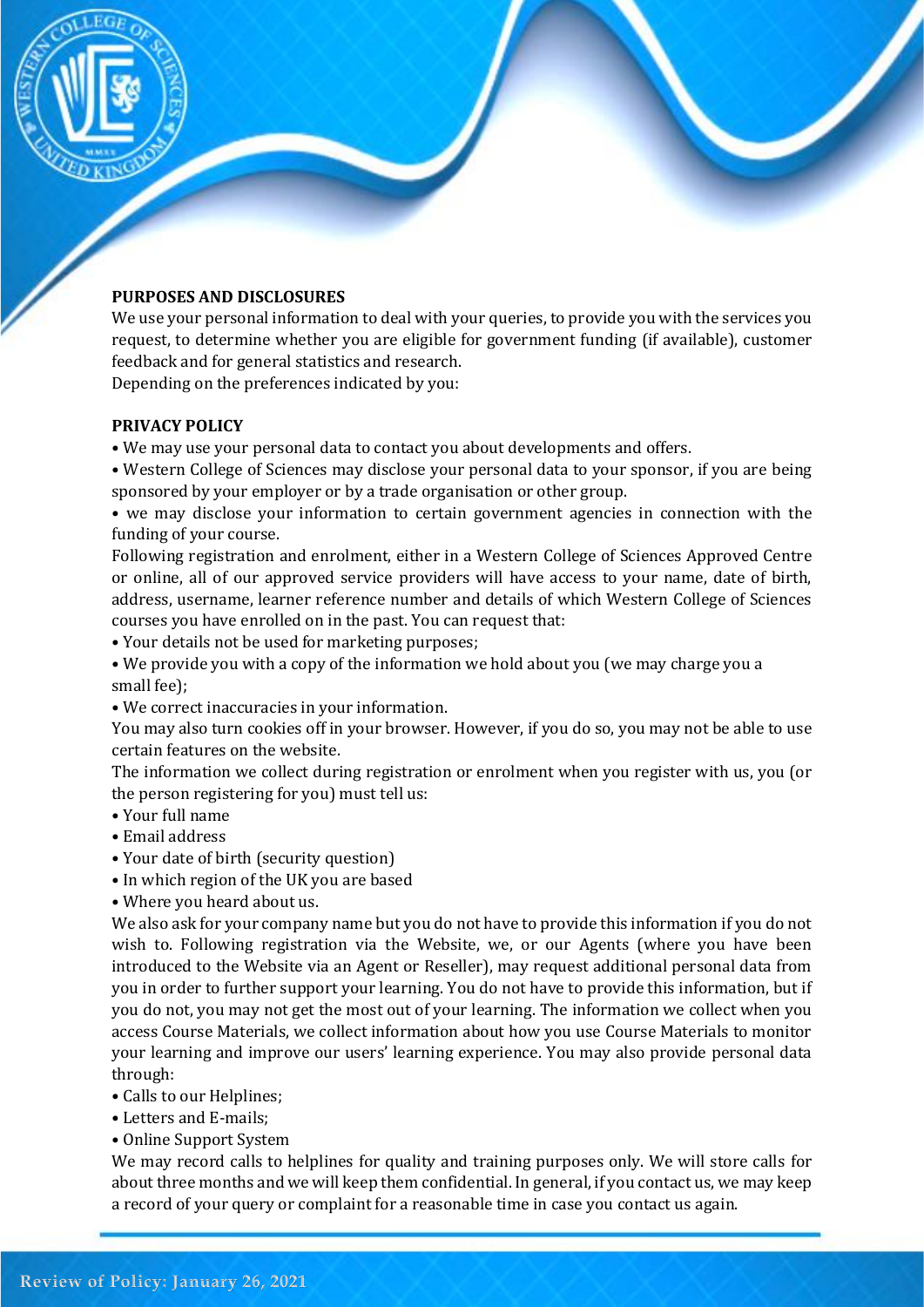

# **HOW WE USE THE INFORMATION WE COLLECT**

We use your personal information:

- To answer your queries or complaints;
- To deliver our online services, for example any Courses that you have access to Privacy Policy
- To provide Course Materials;
- To carry out administration;
- To seek your opinion of the Course and Website
- For general statistics and research;
- For obtaining any relevant professional advice;

• As may be required by law or in connection with legal proceedings (including where we intend to take legal proceedings), or as may be necessary to establish, exercise or defend our legal rights.

#### **PAYING FOR A COURSE ONLINE**

When you pay for a Course online, you will be asked for:

- Details of a Credit or Debit Card;
- An e-mail address; and
- A Telephone Number.

These details are collected by: PayPal / TransferWise or another financial institute we deal with. They collect credit or debit card details over a secure link. We do not collect them and they are not made available to us or our Agents or Resellers. We will use the personal information you provide to process your online payment and to refund any monies due to you if you cancel your enrolment in line with the terms and conditions on this Website. When you make a payment online, we will use industry standard software, which encrypts your information. For further details about the security of this information, please refer to PayPal / TransferWise.

#### **THIRD PARTIES AND SPONSORS**

To achieve the purposes set out in this privacy statement we may need to give your information to our service providers, Agents and Resellers. Following registration and/or enrolment via the website, we and our Agent or Resellers, if you registered via one of our Agents or Resellers, will have access to your name and contact details to help us deliver our services to you.

If your employer, trade organisation or other group is sponsoring you, we may give the personal information we have collected to your sponsor to monitor your learning.

#### **REQUESTS FOR INFORMATION**

If you have not registered on the Website but are simply making an enquiry or request for information, we will use your personal information to reply to your enquiry or request. We will not use this information for marketing purposes without your permission or unless you invite us to do so.

#### **KEEPING YOUR PERSONAL DATA**

We keep personal data:

• For as long as is necessary to fulfil the purposes we collected it for;